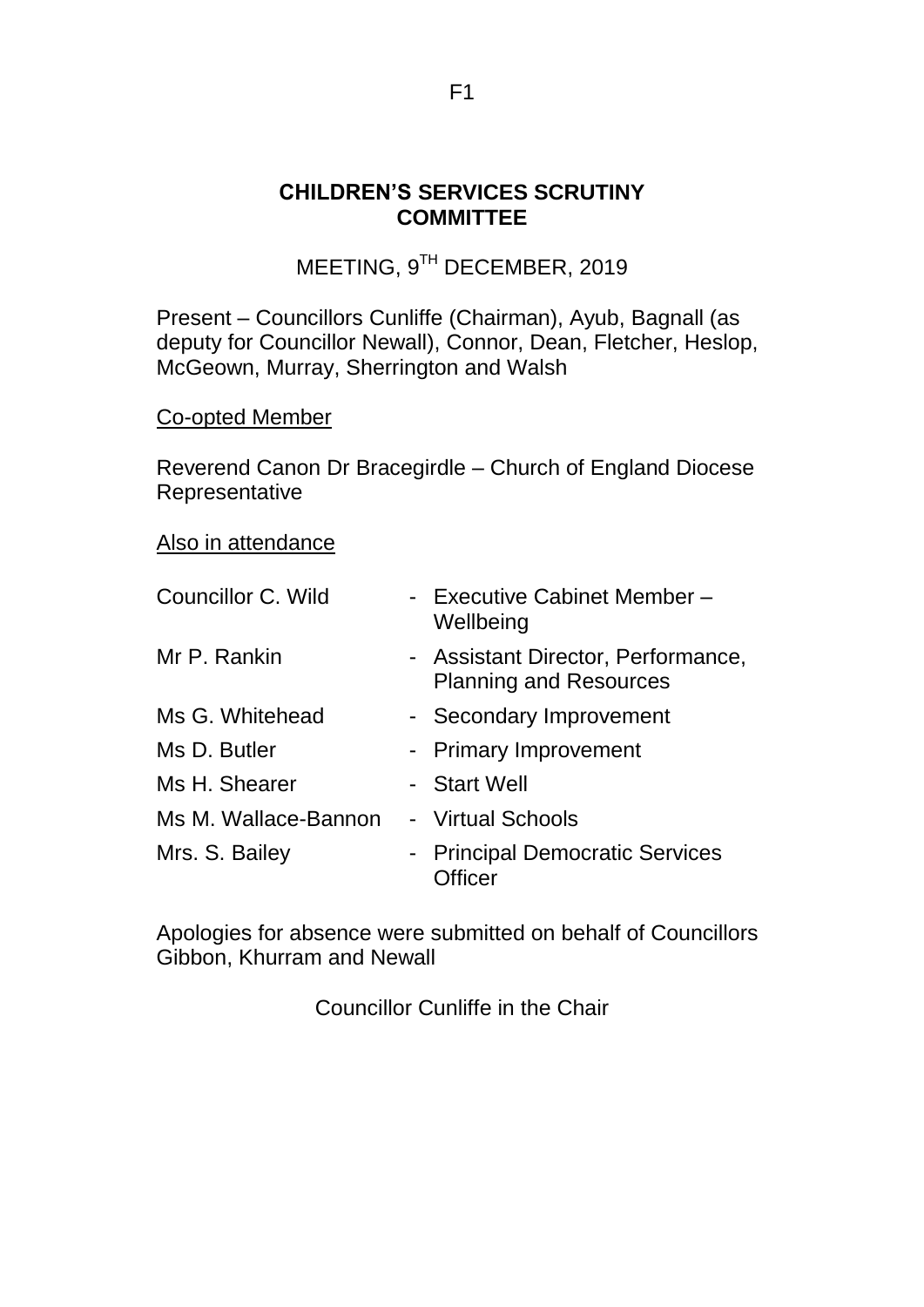## **18. ANNE GORTON**

The Chairman informed the Committee of the recent sad death of Anne Gorton.

The Committee observed a minute silence in her memory.

#### **19. MINUTES OF THE PREVIOUS MEETING**

Resolved - The minutes of the proceedings of the meeting of the Children's Services Scrutiny Committee held on 21<sup>st</sup> October, 2019 were submitted and signed as a correct record, subject to the inclusion of Councillors Ayub and Khurram in the list of attendees.

#### **20. MONITORING REPORT**

The Borough Solicitor submitted a report which monitored the progress of the decisions taken at previous meetings of the Committee.

Information on pupils with special educational needs and disabilities in mainstream schools by Ward was circulated.

Resolved – That the report be noted.

## **21. COMMITTEE WORK PROGRAMME**

The Borough Solicitor submitted the Work Programme which had been formulated following the workshop session in June, 2019 and would guide the work of the Committee over the course of the Municipal Year.

It was anticipated that each Scrutiny Meeting would support the key priorities of the Department with progress and effectiveness being monitored throughout the year.

Resolved – (i) That the 2019/20 Work programme, as now submitted, be approved.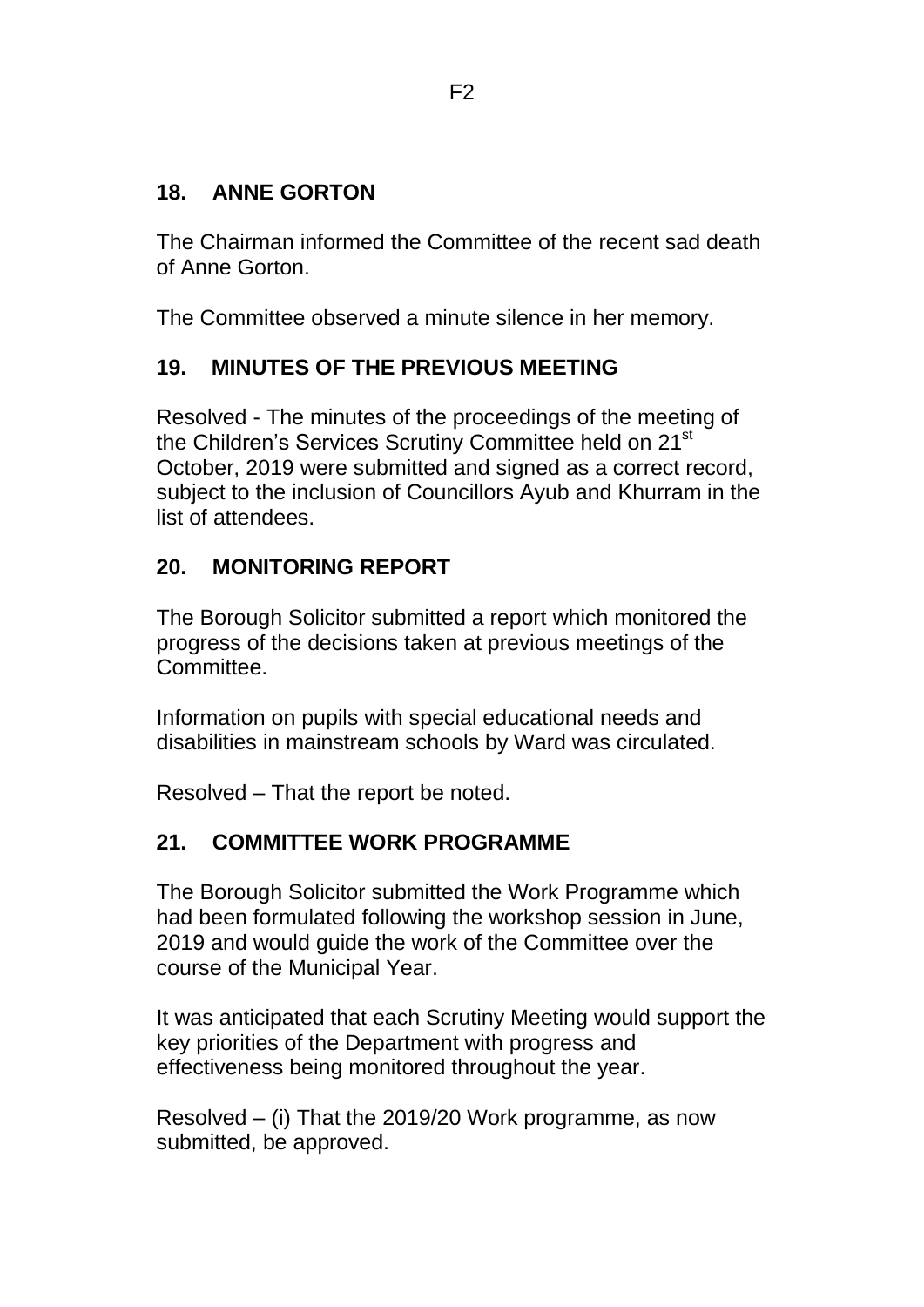(ii) That all reports and presentation for future meetings be included with the agenda.

## **22. DIVERSITY DELIVERY MODELS**

Mr Rankin gave an update on personal health and social education in schools and summarised the deliberations of the Children's PDG at its meeting on 11<sup>th</sup> November, 2019, the minutes of which were attached to the agenda.

Members were advised that the legislation would come into force in September, 2020 and that presentations had been received at the PDG from secondary and primary school heads on how they were working towards its implementation and sharing good practice.

The Headteacher from Essa Academy had given a detailed presentation on the work being undertaken at Essa Academy as an early adopter School in implementing the new guidelines from January, 2020. He had also agreed that members would be welcome to visit the schools to examine the curriculum in this regard.

The primary school representatives had explained how they were working collaboratively to develop best policy and practices.

It had been agreed that a further meeting of the PDG would take place in due course to discuss progress.

Resolved – (i) That the update be noted; and (ii) That a list of early adopter schools be provided to members of the Children's PDG as previously agreed (minute 2(ii) of the Children's PDG refers).

## **23. EDUCATIONAL OUTCOMES**

Mr P. Rankin gave a presentation on educational outcomes and learning together with performance information as at Quarter Two, 2019/20.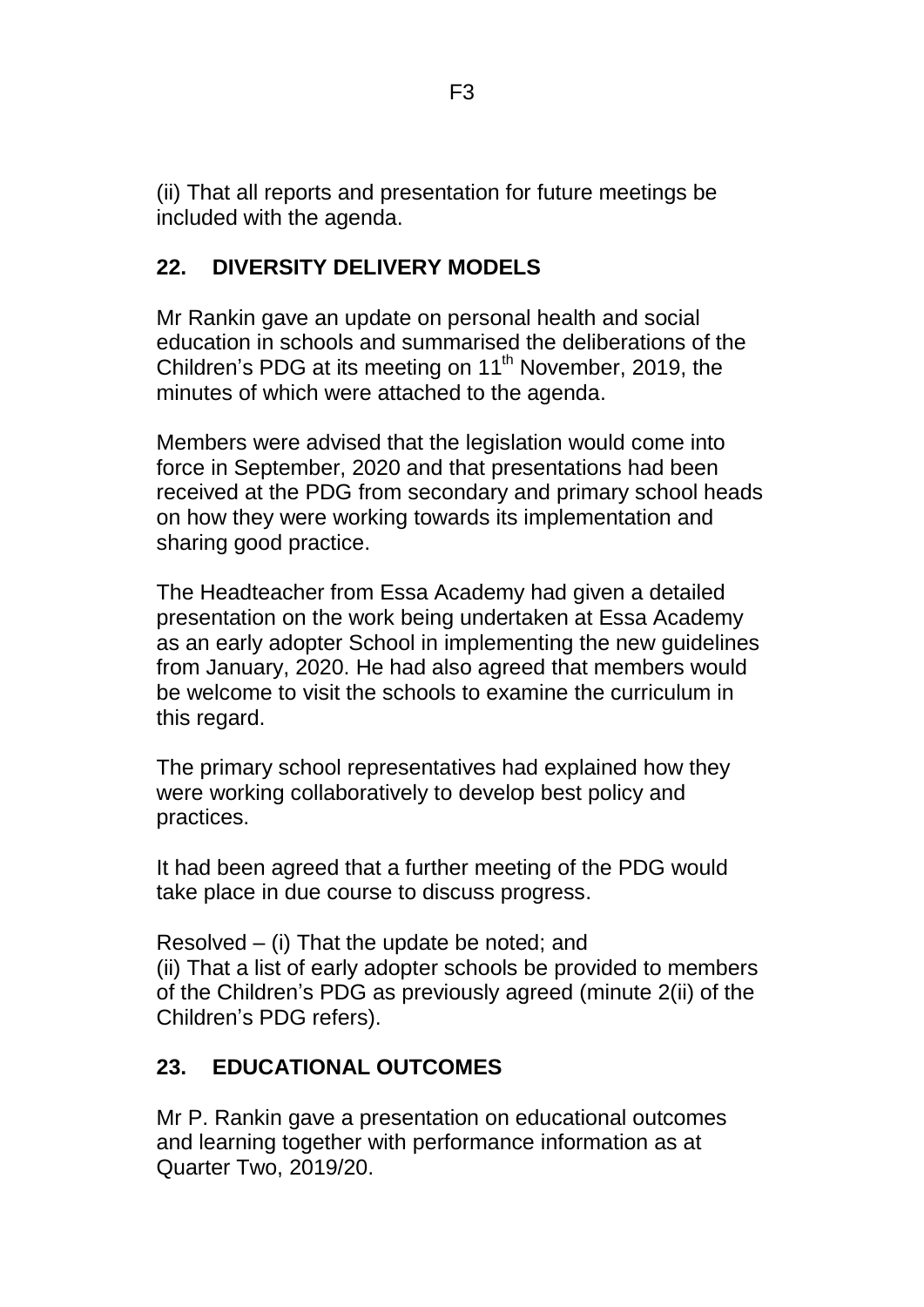The presentation provided detailed statistical information on Bolton's performance against national indicators and statistical neighbours in terms of school performance, pupil performance, schools judged good or better, pupils achieving a good level of development at EYFS, pupils achieving expected standards in reading and writing and mathematics and Key Stage 2, average attainment and progress 8 score per pupil, GCSE performance, NEET and not known status, achievements for vulnerable groups and virtual school performance.

Ms Shearer, Ms Whitehead, Ms Butler and Ms Wallace-Bannon gave presentations to supplement the slides. They provided further information in relation to the following:

EYFS performance:

- Bolton's Good Level of Development (GLD) had decreased by 0.2% to 67.3% - due to a Government pilot to revise the Foundation Stage Early Years Profile for 2021 one of Bolton's highest performing schools did not submit GLD data to this set - this accounted for the 0.2% drop in this year's data which would mean Bolton's static trend was in line with the GM and regional (68.9%) static rates;
- the attainment gap had narrowed for the 1037 children with English as an Additional Language (60.6% GLD);
- the 363 children with SEND 22.9% achieved a GLD;
- the 15% attainment gap between children receiving Free School Meals and all children in Bolton was in line with the national figure;
- Communication and Language development remained a priority area for early years performance;
- specific gap narrowing projects for Literacy, Phonics and Mathematics were being delivered in targeted areas; and
- early interventions service in Start Well Centres were continuing to be delivered to support early communication and language development and to support parents in their understanding of early education.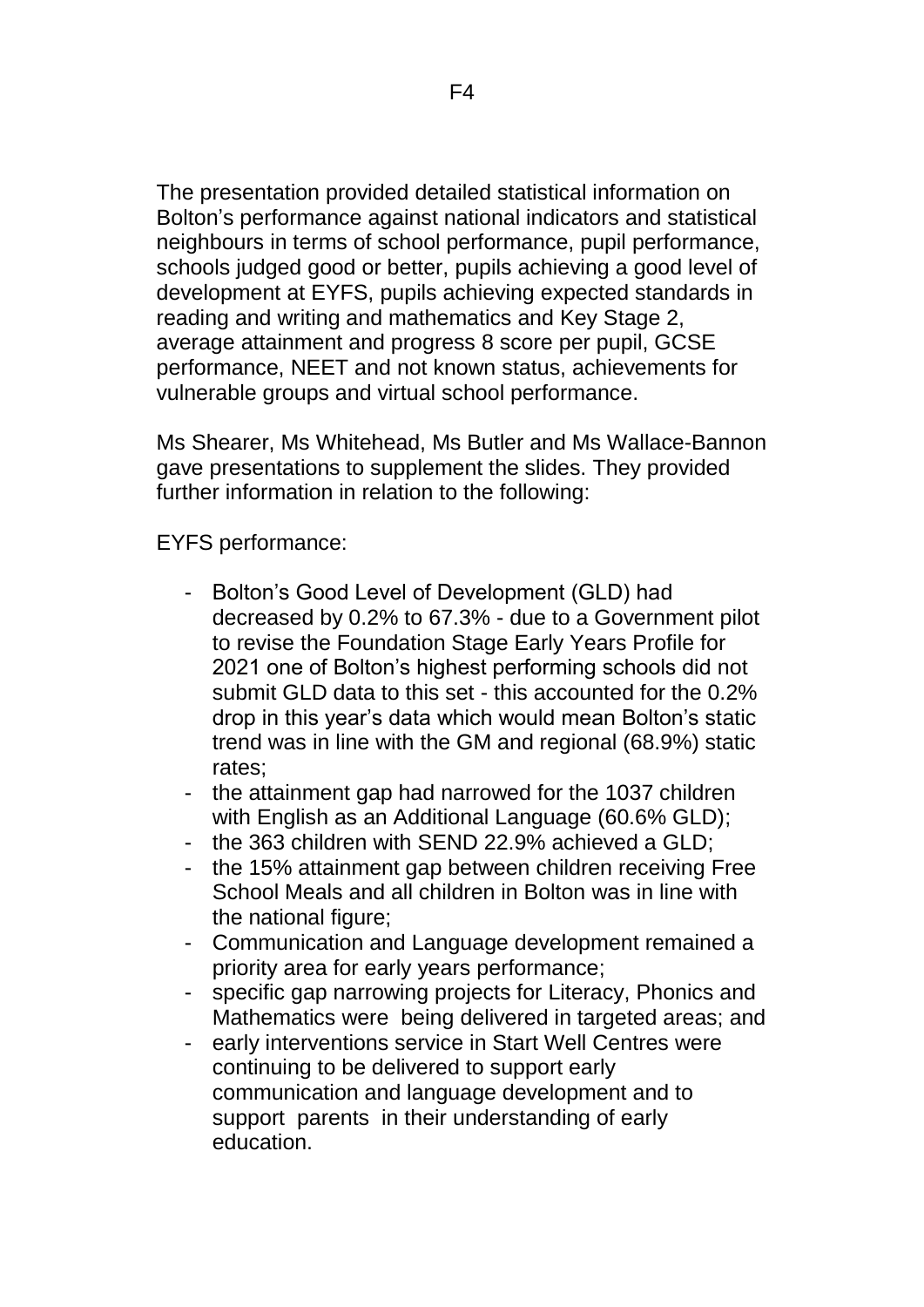Key Stage 2 Performance:

- attainment at the end of Key Stage 2 over the last 3 years was relatively stable but for the first time in 4 years the combined attainment measure was below the national average - this was due to a dip in reading outcomes in 2019;
- 62% of pupils reached the expected standard in all of reading, writing and maths combined, down from 66% in 2018;
- however, pupil progress across KS2 in 2019 continues to be positive in each of reading, writing and mathematics and above the national average of 0.

Priorities 2019/20:

- continued use of data analysis to identify primary schools that may be vulnerable to an Ofsted category of concern;
- implementation of the School Improvement Framework and the provision of continued support and challenge for primary schools;
- ensure primary schools have access to high quality, regular school improvement support and challenge through the SLA;
- provision of targeted CPD to further support the precision teaching of reading and to foster a love of reading for all children;
- support for the moderation of teacher assessments.
- ensure leadership teams were well prepared for the revised Ofsted Inspection framework from September 2019; and
- foster links with the Maths Hub and English Hub to ensure primary schools benefitted from the funded training and development available.

GSCE Performance:

- BLP – Bolton Learning Partnership – Collaboration between Secondary Heads & Bolton Council;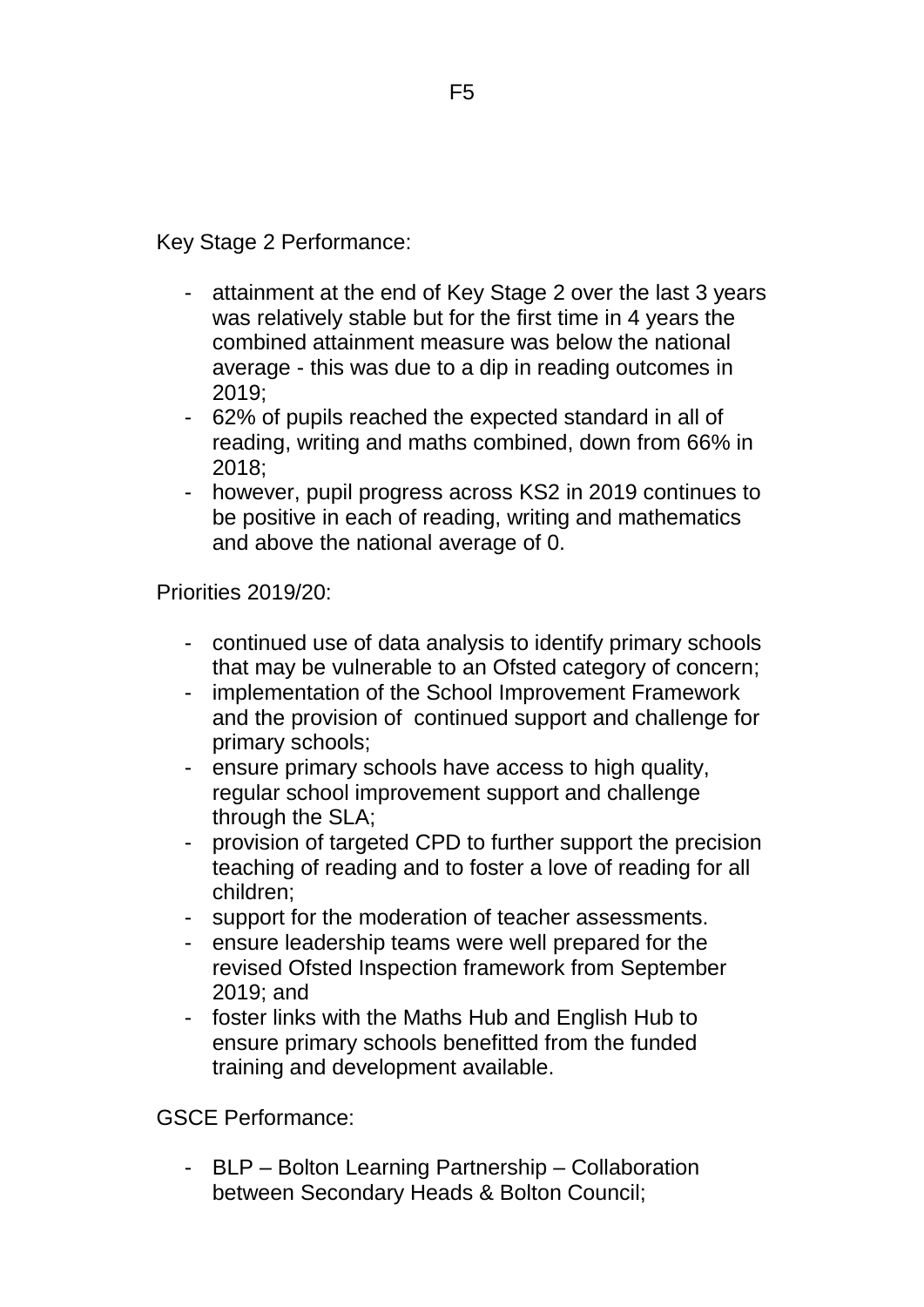- Action Plan Focus Leadership, Teaching and Learning and Intervention;
- school to school Support;
- Joint Professional Development at all levels;
- Professional Partners Stretch & Challenge; and
- sharing and developing best and next practice

In relation to NEET and not known performance:

- reduction in Not Knowns;
- successfully bid for ESF NEET Programme new provision;
- opportunities for young people from New Town Centre Developers;
- Active member of Bolton WBL Network; and
- Connexions Organise Year 11 Futures 4 me event

Following the presentation, members made the undermentioned comments/observations:

- the nature of inspections under the new Framework and any outcomes – officers advised that feedback from schools that had been inspected was that it was an intense two-day process which was fair and followed the Framework closely with a specific focus on curriculum and delivery;
- the impact on the reduced funding for early years;
- the use of voluntary data to examine individual cohorts and assess where need was;
- praise for special schools who achieved good or better standards;
- the potential budgetary difficulties facing schools who were required to buy in services to make improvements schools often worked collectively to help each other;
- the significant wholescale changes to the secondary curriculum have had an impact on performance;
- the benefits of praising and acknowledging progress and achievement of Looked after Children throughout their entire school lives;
- the measures in place to ensure a smooth transition from primary to secondary schools;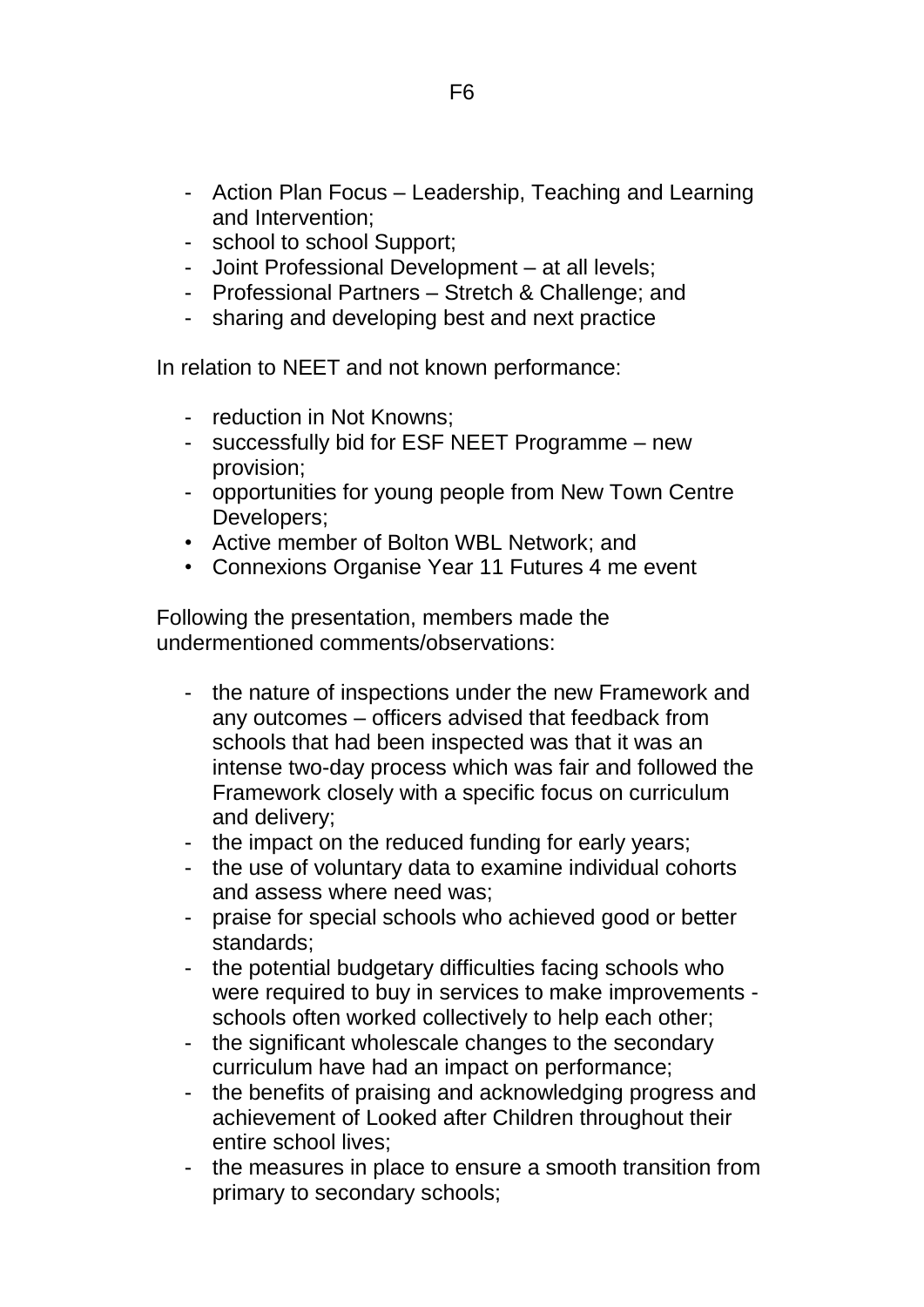- the key stage 4 LAC figures it was explained that previous figures were exceptional and that although recent figures had reduced, they were in line with target levels; and
- a dip in levels, particularly reading, at Key Stage 2 compared to statistical neighbours.

Resolved – That Mr Rankin, Ms Whitehead, Ms Shearer, Ms Butler and Ms Wallace-Bannon be thanked for their informative presentations.

#### **23. MEMBERS BUSINESS**

The Committee received the minutes of other meetings of the Council relevant to the remit of this Committee:

- the Executive Cabinet Member for Children held on 4<sup>th</sup> November and 2<sup>nd</sup> December, 2019; and
- the Children's Policy Development Group held on 11<sup>th</sup> November, 2019.

Resolved – That the minutes of the various meetings be noted and that a list of early adopter schools be provided to members of the Children's PDG as previously agreed (minute 2(ii) of the Children's PDG refers).

(The meeting started at 6.00pm and finished at 7.00pm)